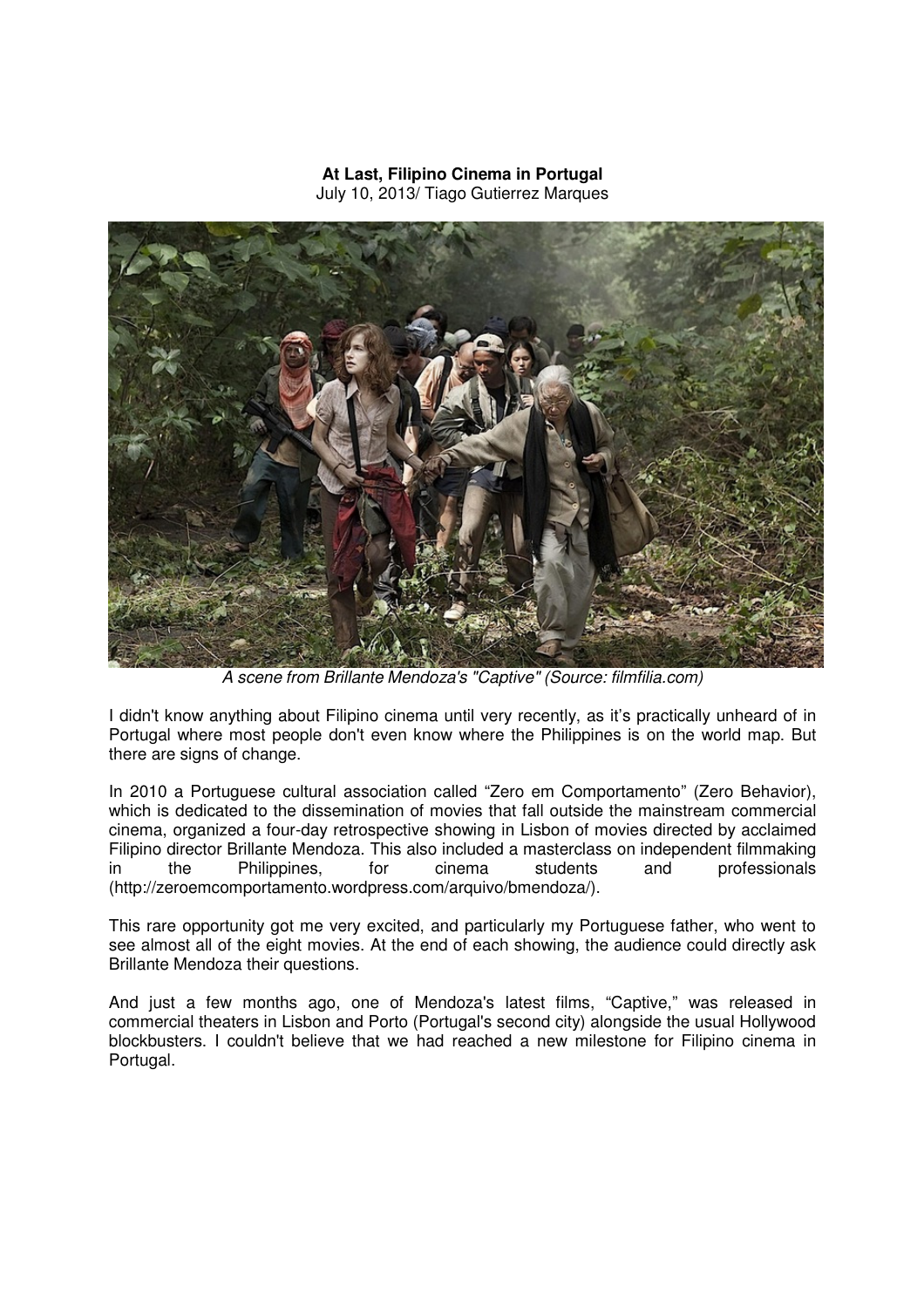

Director Brillante Mendoza won the Palme d'Or at the 2009 Cannes Film Festival for "Kinatay." (Source: Bauer Griffin)

"Captive" is about the kidnapping of a group of tourists by the fearsome Abu Sayaf group from a resort in Honda Bay, in Palawan. They are taken to Mindanao. Some hostages are killed by the terrorists, while others endure a long period of captivity before finally being saved by the Armed Forces of the Philippines (AFP) following a violent shootout. The movie is based on real events that took place in 2001. One of the hostages, a Christian missionary named Gracia Burnham whose husband died during the AFP's rescue operations, published a book about the kidnapping.

I was very eager to watch the movie. I had participated in medical missions in Palawan and met many military officers based at the AFP Western Command headquarters in Puerto Princesa. At first glance, the movie sounds like bad international publicity for an island that's being hailed as an ultimate travel destination. But considering that Portugal is going through an enormous financial crisis, and few people have the chance to travel to the Philippines, I believe that's a small price to pay for the exposure that Filipino cinema will get in Portugal and other European countries.

"Mendoza's latest films have caused furor in European film festivals."

Moreover, the Muslim insurgence in Mindanao is a largely overlooked outside the Philippines, and it is not possible to understand global terrorism if one isn't aware of the conflicts triggered by rebel and terrorist groups in Southern Philippines. After all, terrorists from all over the world are known to have trained in Mindanao. I also think it's not possible to understand contemporary Southeast Asian geopolitics without understanding the geography of the Philippines. The recent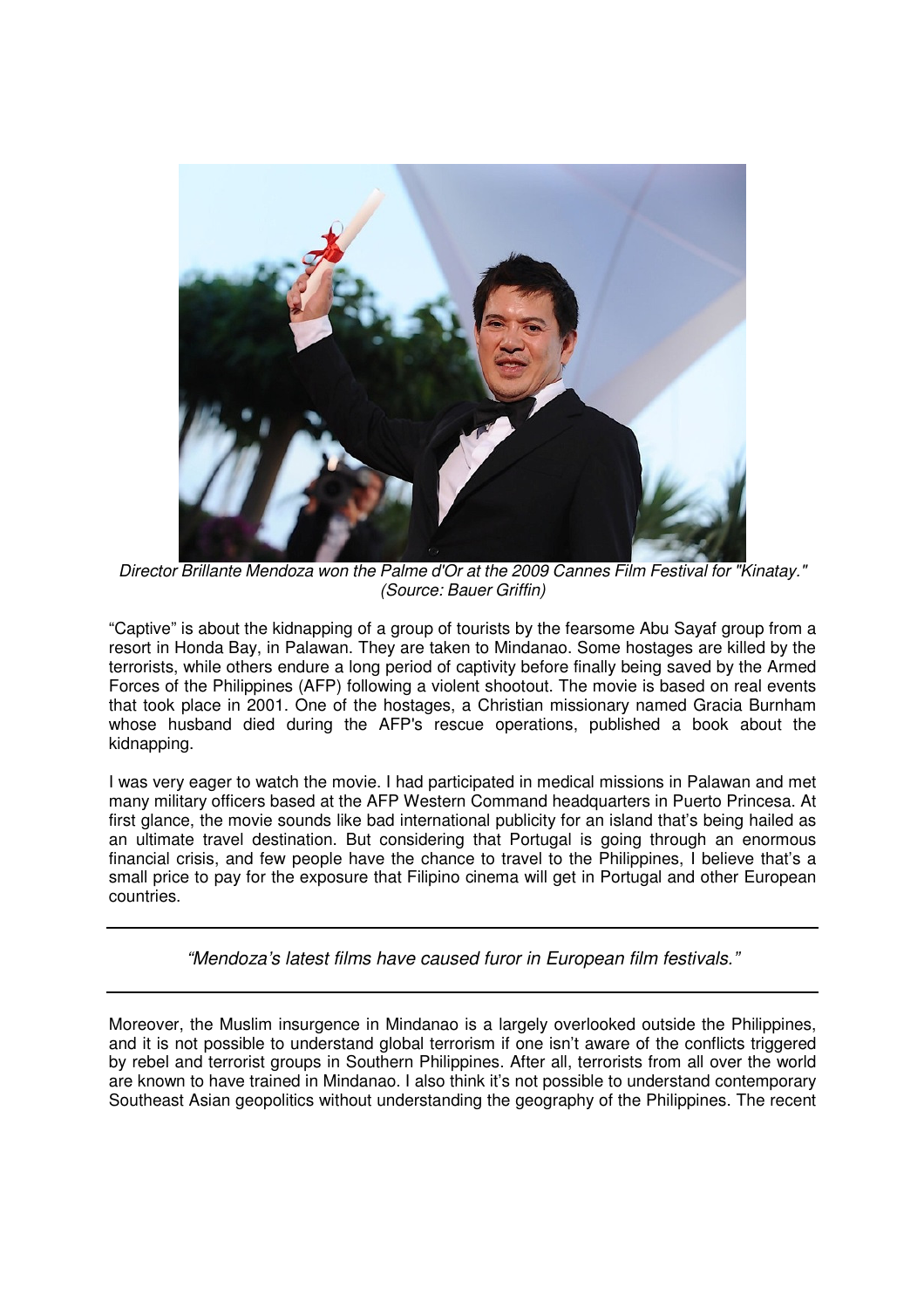tensions in the West Philippine sea with neighboring nations due to the strategic importance of the natural resources are centered just off the western coast of Palawan.

I suspect "Captive" got in the commercial circuit in Portugal because it is a European and Filipino co-production. Also, its main character is played by French actress Isabelle Huppert, who is very well known in Portugal, particularly after the European film "The Piano Teacher (La Pianiste) in 2001.



Theater room number 10 at UCI Cinemas in Lisbon, where "Captive" was shown. (Photo by Tiago Villanueva)

Mendoza's latest films have caused furor in European film festivals. "Captive" was nominated for an award at the Berlin international film festival. "Thy Womb," featuring Pinoy superstars Nora Aunor and Bembol Roco, won several awards at the 2012 Venice International Film Festival. "Thy Womb" was also recently shown in Portugal. Unlike "Captive," the movie has no European or non-Filipino actors in it.

Even if many viewers have never heard of the Philippines and may miss out on some of the nuances of "Captive," most people can relate to it since it is about a kidnapping by a group of terrorists. There could be similar movies in many other volatile parts of the world. Think, for instance, of "Forces Spéciales," a recent French film about the kidnapping of a French journalist (played by German actress Diane Kruger) in Afghanistan by Taliban thugs, and the ensuing rescue operation by French Special Forces. Moreover, many Europeans visit Palawan every year.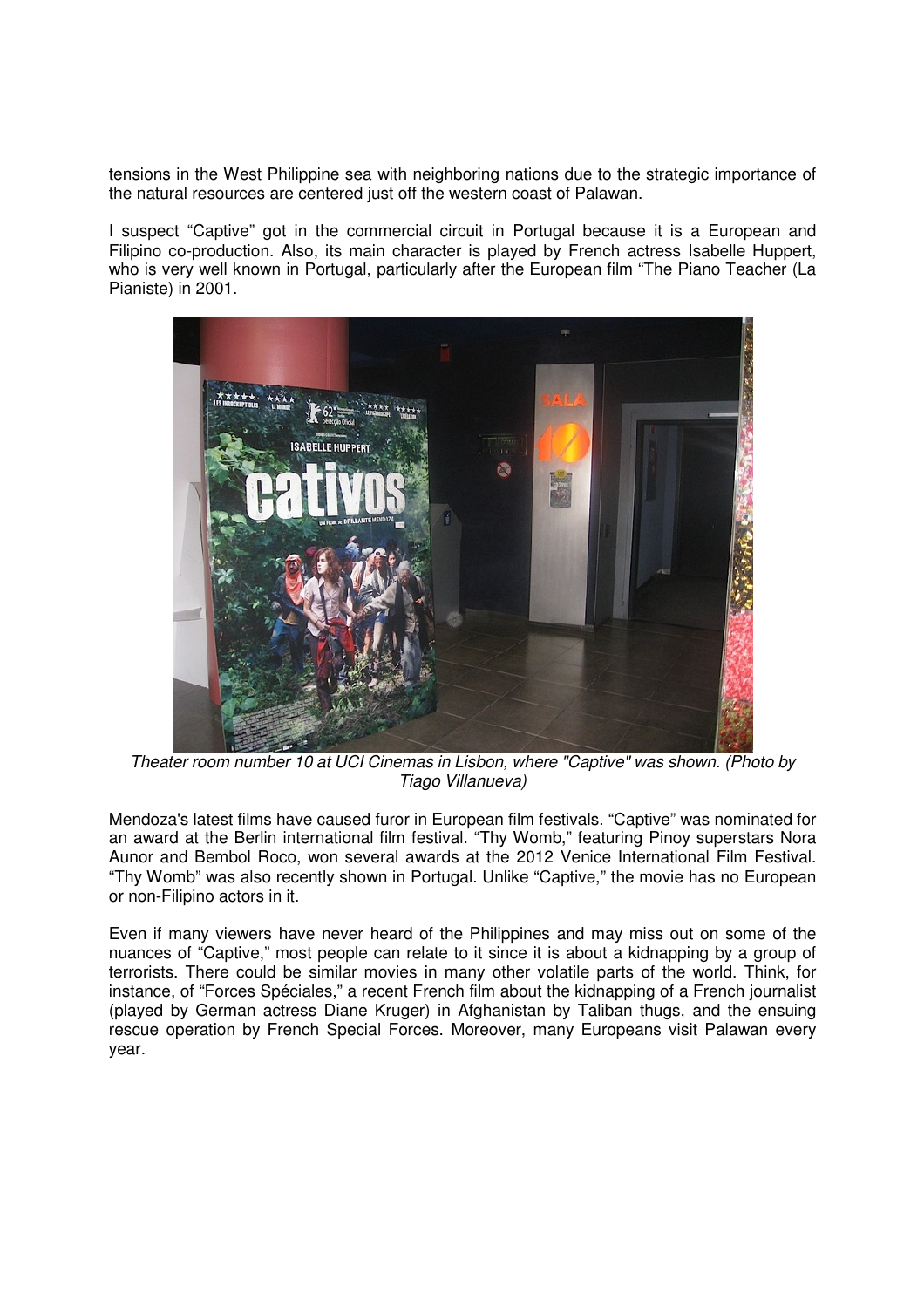

Nora Aunor in Brillante Mendoza's "Thy Womb," the controversial film that won her several awards, including the 2012 Gawad Urian. (Source: arte-Factos.net)

"Thy Womb," however, is a different story since it focuses on the sea-dwelling Badjao community and the Muslim culture in the remote islands of Tawi-Tawi, in the Sulu sea, close to the Malaysian border. Apart from Tagalog, indigenous languages such as Tausug and Sinama are also spoken in the film. The majority of the Portuguese and European audiences will not be familiar with the intricacies of a poorly known region in a poorly known country. It doesn't help that Western Mindanao has many "do not travel" advisories that have been keeping tourists at bay. I would thus expect "Captive" to be more successful at the box office in Portugal and in other European countries while "Thy Womb" may be more suited to smaller audiences.

Cinema is a powerful tool for public diplomacy in the digital era. One of the great things about Mendoza's films is that they tend to focus on Filipino life and culture that are poorly understood outside the Philippines. As such, the Portuguese audience can benefit from gaining awareness of an Asian culture that has more similarities to their own than any other, but which remains almost unknown here. Portugal is also not well known in the Philippines, so why not show Portuguese films there? For instance, the newly released "Night Train to Lisbon," featuring Jeremy Irons as the main character, was shot in Lisbon and takes the viewer through the Salazar dictatorship, which overlapped for a few years with the Marcos dictatorship.

Source: http://positivelyfilipino.com/magazine/2013/7/at-last-filipino-cinema-in-portugal



**Tiago Gutierrez Marques**